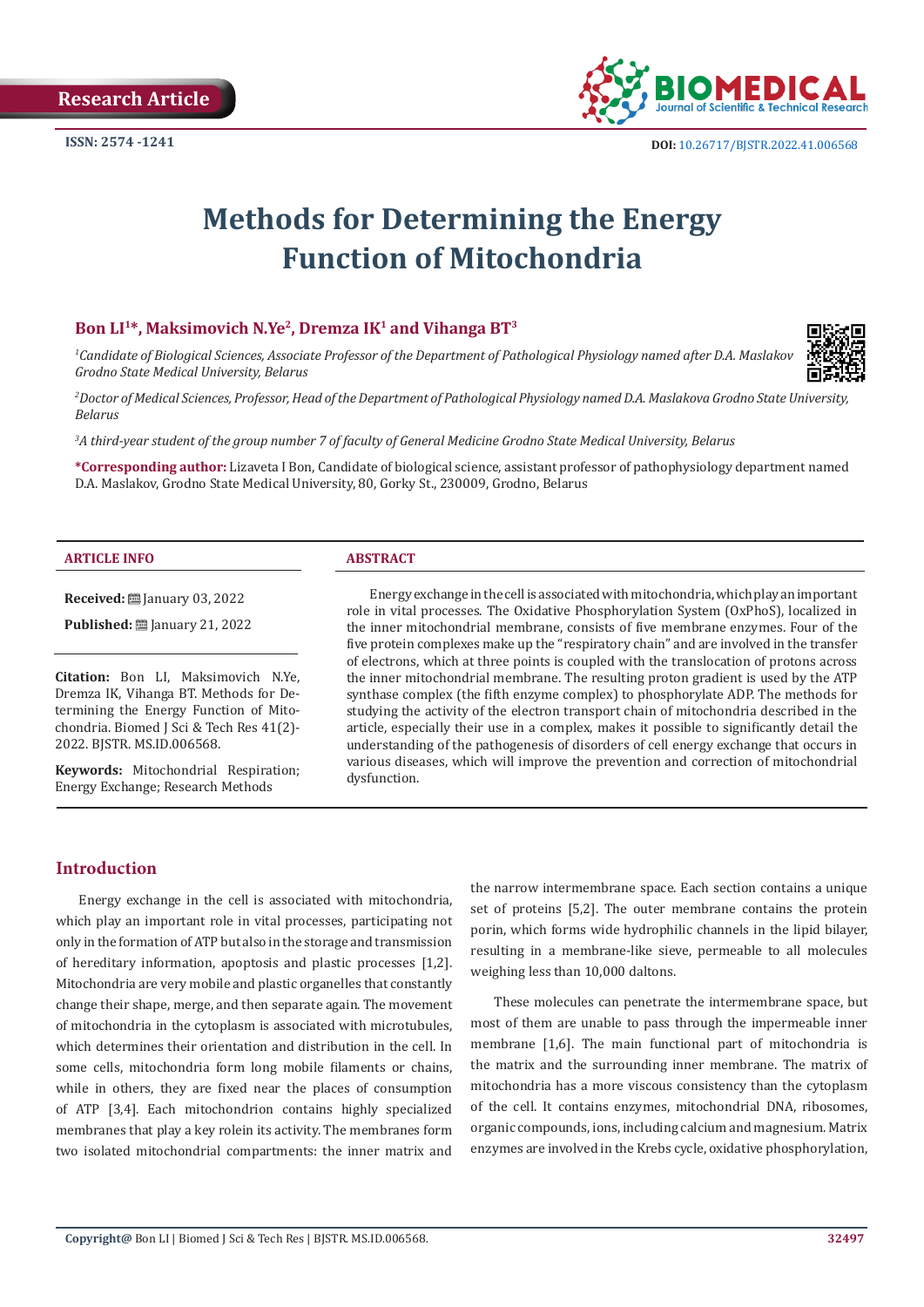pyruvate oxidation, and beta-oxidation of fatty acids [2]. The inner membrane forms a complex system of folds in the mitochondrial matrix – cristae, which significantly increase its area. For mitochondrial cristae in cells of various organs, morphological features and different enzymatic compositions are characteristic [7]. The most characteristic feature of organelles that the presence of enzyme complexes involved in oxidative phosphorylation and energy supply to the cell.

Most of the enzyme proteins are components of the electron transport chain that maintains a proton gradient across the membrane. Another large protein complex is the enzyme ATP synthase, which catalyzes the synthesis of ATP [8]. In mitochondria, oxidative metabolism takes place, the substrate for which is mainly fatty acids and pyruvate, formed as a result of glycolysis in the cytosol. These substances are transported from the cytosol to the mitochondrial matrix, where they break down into twocarbon groups, combined with acetyl coenzyme A (acetyl-CoA). In the composition of the acetyl-CoA molecule, each acetyl group is included in the Krebs cycle as a source of high-energy electrons. Electrons are transferred to the respiratory chain of the inner mitochondrial membrane, where energy is generated as a result of their transfer (Figure 1).



Figure 1: Complexes of the mitochondrial respiratory chain.

**Note:** complex I (NADH-ubiquinone oxidoreductase; NADH-dehydrogenase), complex II (succinate dehydrogenase; succinate-ubiquinone reductase), complex III (cytochrome bc1 complex; ubiquinone-cytochrome c oxidoreductase, complex IV (cytochrome c oxidase, complex V (mitochondrial ATP synthase) [9]

Disorders of energy metabolism in the cell are one of the key links in many diseases. This makes it necessary to study the work of the electron transport chain of mitochondria, both of its complexes and the entire chain as a whole [9]. The purpose of this review is to analyze and systematize literature data on methodological approaches to the study of the energy function of mitochondria.The Oxidative Phosphorylation System (OxРhoS), localized in the inner mitochondrial membrane, consists of five membrane enzymes. Four of the five protein complexes make up the "respiratory chain" and are involved in the transfer of electrons, which at three points is coupled with the translocation of protons across the inner mitochondrial membrane. The resulting proton gradient is used by the ATP synthase complex (the fifth enzyme complex) to phosphorylate ADP [10,11,1]. For a long time, a fluid-state model

has been used to describe the organization of the OxPhoS system. According to this model, the complexes of the respiratory chain freely diffuse in the membrane, and the transfer of electrons occurs as a result of random chaotic collisions.

This model is based on the fact that all protein complexes of the OxPhoS system can be isolated while maintaining enzymatic activity [8,9]. In the last decade, there is more and more evidence indicating stable interactions of OxPhoS complexes in the form of supercomplexes. It is assumed that the OxPhoS supercomplexes and their single complexes coexist in the inner mitochondrial membrane. The association of complexes into super-complexes and the dissociation of super-complexes into OxPhoS complexes is a dynamic process that dependson the physiological state of the cell. Recent studies of mitochondria show that ATP synthase in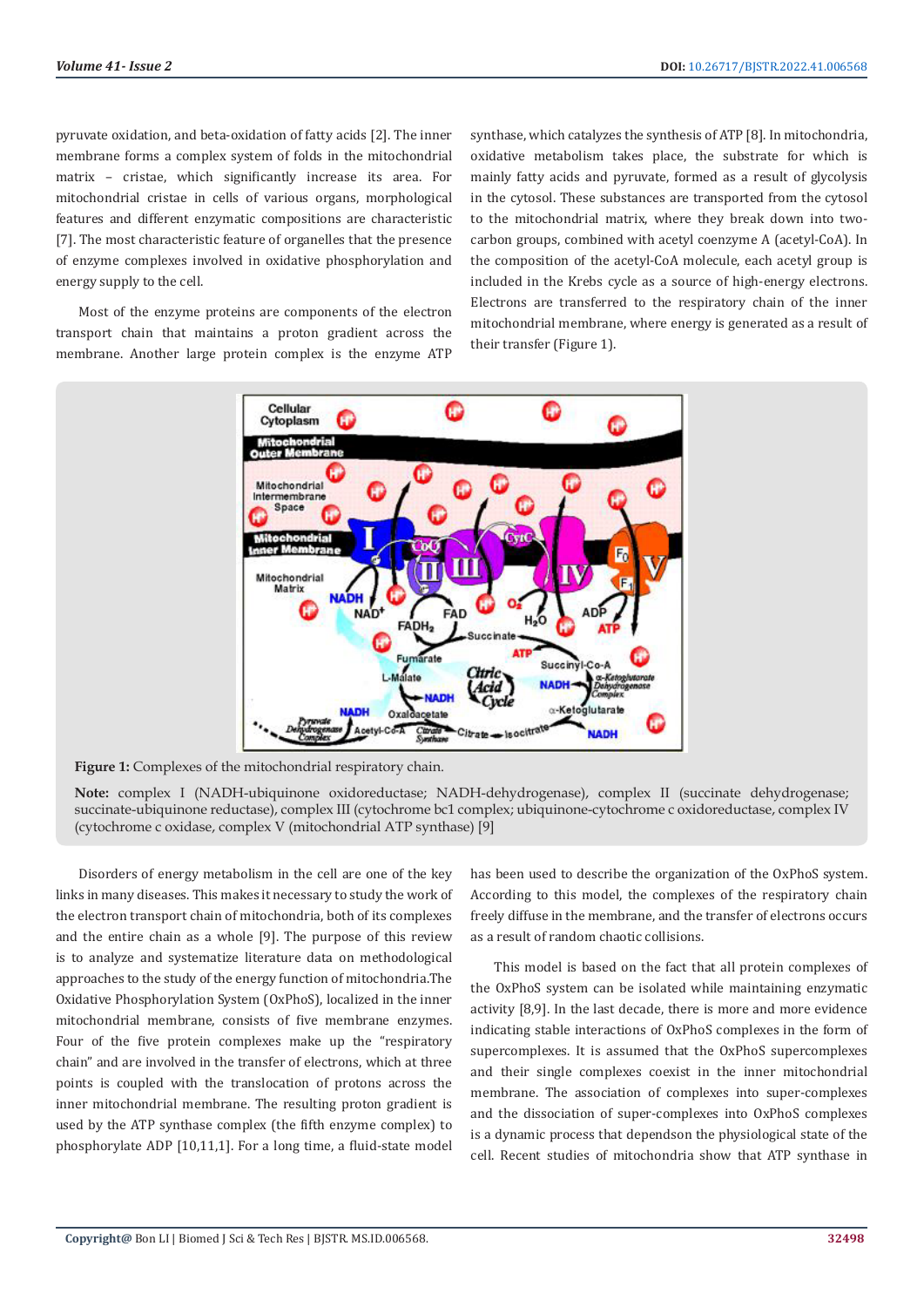mitochondrial membranes is organized into long strips of dimers and mitochondrial cristae act as proton traps, and ATP synthase can optimize its activity when there is a lack of protons [12,13]. Complex I, or NADH dehydrogenase, is the main entry point for electrons into the respiratory chain. Complex I oxidizes NAD-H, taking two electrons and reducing one ubiquinone Q molecule, which is released in the membrane. Ubiquinone Q is lipid-soluble; inside the membrane, it diffuses to complex III.

Complex I plays a central role in cellular respiration and oxidative phosphorylation, providing up to 40% of the proton gradient for ATP synthesis. During the oxidation of one NADH molecule, the NADH-dehydrogenase complex transfers four H+ protons from the matrix to the intermembrane space of the mitochondria through the membrane. The formation of reduced NADH is associated with the conversion of malate to oxaloacetic acid and glutamate to α-ketoglutarate. The transfer of electrons through the I complex is associated with the release of 3 ATP molecules [14,1]. Complex II, or succinate dehydrogenase, is another entry point for electrons into the respiratory chain, it is not associated with the translocation of protons across the membrane, transfers electrons from succinate to

ubiquinone, and directly binds the Krebs cycle with the respiratory chain. In this case, succinate is oxidized to fumarate with subsequent reduction of ubiquinone O.

Electrons from succinate are first transferred to flavinadenine dinucleotide, and then through Fe-S clusters to ubiquinone Q. Electronic transport of the II complex is not accompanied by the creation of a proton gradient. The H + protons formed during the oxidation of succinate remain in the matrix and then are reabsorbed during the reduction of the quinone. Complex II works as a carrier of electrons with the formation of 2 ATP molecules [15,1].Respiration of mitochondria and the work of complexes I and II are assessed by registering the rate of oxygen consumption in a polarographic cell using a built-in Clarke electrode (volume 3 ml, at a temperature of 25 ° C (Figure 2).To study the operation of complexes I and II, the rat brain is removed in the cold (0-4 ° C), dried with filter paper, and homogenized in an isolation medium (0.32 M sucrose, 10 mM Tris-HCl, 1 mM ethylenediaminetetraacetic acid, pH 7.4 in the ratio 1:10) using a Potter-Evelheim homogenizer with a Teflon pestle according to a modified method [16,17].



**Figure 2:** Polarographic cell for studying the respiratory activity of mitochondria

1. Cell

- 2. Thermostatically controlled chamber
- 3. Clarke electrode
- 4. Magnetic stirrer
- 5. Sealing plug
- 6. Channels for dosed anaerobic administration of substrates and ADP
- 7. A sealing ring
- 8. Channel for removing air and excess liquid
- 9. Fitting for connection to an ultrathermostat.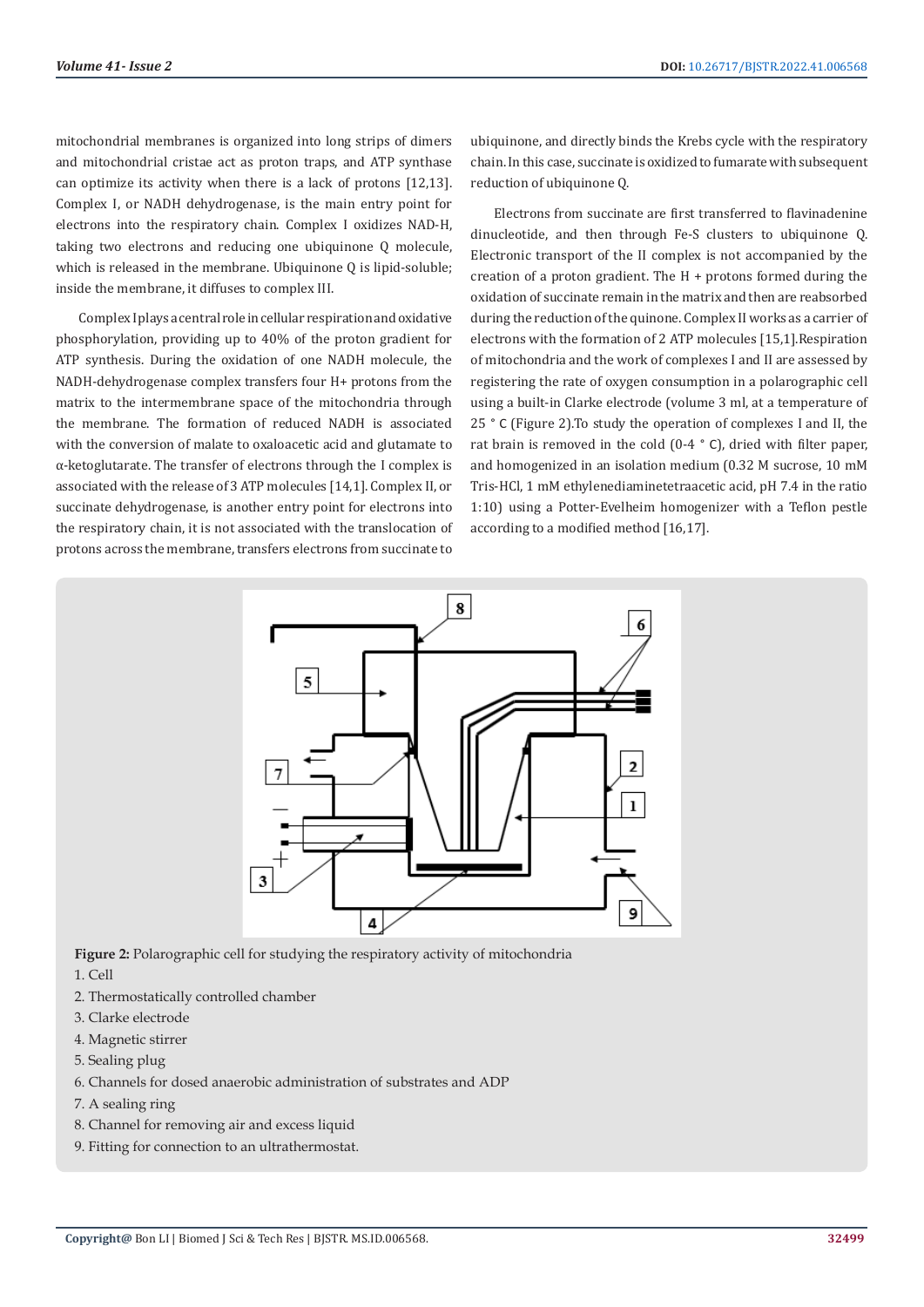Mitochondria are isolated by differential centrifugation. The nuclear fraction is separated by centrifugation of the brain homogenate at 600 g for 10 min (4 ° C). The resulting supernatant is centrifuged at 8500 g for 10 min (4 ° C), the mitochondrial pellet is washed twice in the isolation medium and resuspended to a protein concentration of 35-40 mg/ml in the isolation medium and stored in a short tube on ice. Protein concentration is determined by the Lowry method [16]. A concentrated suspension of mitochondria is introduced into a thermostatted sealed polarographic cell with an incubation medium (0.17 M sucrose, 40 mM KCl, 10 mM Tris-HCl, 5 mM KH2PO4, 8 mM KHCO3, 0.1 mM ethylenediaminetetraacetic acid, pH 7.4) in an amount providing a final protein concentration in the cell of 1 mg/ml. Registration of changes in oxygen tension (pO2) in the mitochondrial suspension is carried out using an electronic recorder. The Clarke electrode is calibrated by sequentially blowing ai) and gaseous nitrogen through the cell.

Basal respiration is assessed, as well as respiration stimulated by the introduction of substrates: malate/glutamate to assess the work of complex I and succinate to assess the work of complex II. The following indicators of mitochondrial respiration are recorded: V1 - basal respiration rate, V2 - substrate-dependent respiration rate, V3 - respiration rate associated with phosphorylation (after ADP introduction), V4 - respiration rate after completion of added ADP phosphorylation. Indicators characterizing the conjugation of oxidation and phosphorylation processes in mitochondria are determined: the acceptor control coefficient (V3 / V2), the respiratory control coefficient (V3 / V4), and the phosphorylation coefficient - ADP / O. After recording the rate of basal (endogenous) respiration in the absence of a substrate (V1), respiration substrates (malate - 2 mM/glutamate - 5 mM or succinate - 5 mM) are alternately introduced into the mitochondrial suspension, and then ADP in an amount of 200 nmol/ml.

The obtained polarograms are used to calculate the respiration rate of mitochondria in different metabolic states and the coefficients characterizing the conjugation of oxidation and phosphorylation processes. The use of solutions of substrates of succinate and malate/glutamate complex makes it possible to assess the degree of functional activity of complexes I and II of the electron transport chain [16]. The central component of the OxPhoS system is cytochrome c-reductase, or complex III, which functions as a dimer. It transports electrons from reduced ubiquinone (ubiquinol) to cytochrome c, a small mobile electron carrier bound to the outer surface of the inner membrane. This multiprotein transmembrane complex is encoded by the mitochondrial (cytochrome b) and nuclear genomes [18]. Electronic transport in complex III is associated with the transfer of protons from the matrix to the intermembrane space and the generation of a

proton gradient on the mitochondrial membrane. Cytochrome c is a component of the electron transport chain, the function of which is to transfer electrons between complex III (ubiquinonecytochrome c-reductase or cytochrome bc complex) and complex IV (cytochrome c-oxidase).

For every two electrons passing along the chain of transfer from ubiquinone to cytochrome c, two photons are absorbed from the matrix, and four more protons are released into the intermembrane space. The reduced cytochrome c moves along the membrane in an aqueous medium and transfers one electron to the next respiratory complex, cytochrome oxidase [19,9]. It is the only peripheral protein that interacts with the outside of the inner mitochondrial membrane.Cytochrome c is a water-soluble protein of low molecular weight (about 12,000 Da), the primary structure of which contains about 100 amino acids. Cytochrome c can catalyze hydroxylation and aromatic oxidation reactions and has peroxidase activity by oxidizing various electron donors [20]. Cytochrome c is a metalloprotein that functions in electron transfer reactions and contains heme c (or several hemes) as a prosthetic group, covalently bound to a protein molecule through one or two thioether bonds between the cofactor and the sulfhydryl group of cysteine squirrel. The ligand in the 5th coordination position of the iron ion is always histidine.

Cytochrome c is localized in the intermembrane space. All cytochromes c can be divided into four classes [10].The first class is the low-spin form of soluble cytochrome c of mitochondria and bacteria, in which histidine bound to the heme is located in the N-terminal part of the protein molecule, and the ligand in the 6th coordination position - methionine is located 40 residues towards The C-terminus of the molecule [18].The second class is the high-spin form of cytochrome c and several low-spin forms (for example, cytochrome c 556), which have heme-binding sites in the C-terminal region of the protein molecule. The protein contains four helical regions of the polypeptide chain [19]. The third class includes cytochromes containing several hemes and having a low redox potential (cytochrome c7 (three hemes), c3 (four hemes), and high molecular weight cytochrome c (hexadecahaem)), in which there are 30-40 residues per heme molecule. Hemes, coordinated by two histidines, are structurally and functionally nonequivalent and are characterized by different redox potentials from 0 to 400 mV [19,18].

The fourth class is necessary to maintain complex proteins with heme and other prosthetic groups, for example, flavocytochrome c, cytochromes cd. Cytochromes of this class are proteins containing four hemes, which in the 5th and 6th coordination positions have either two histidines or histidine and methionine. Mitochondrial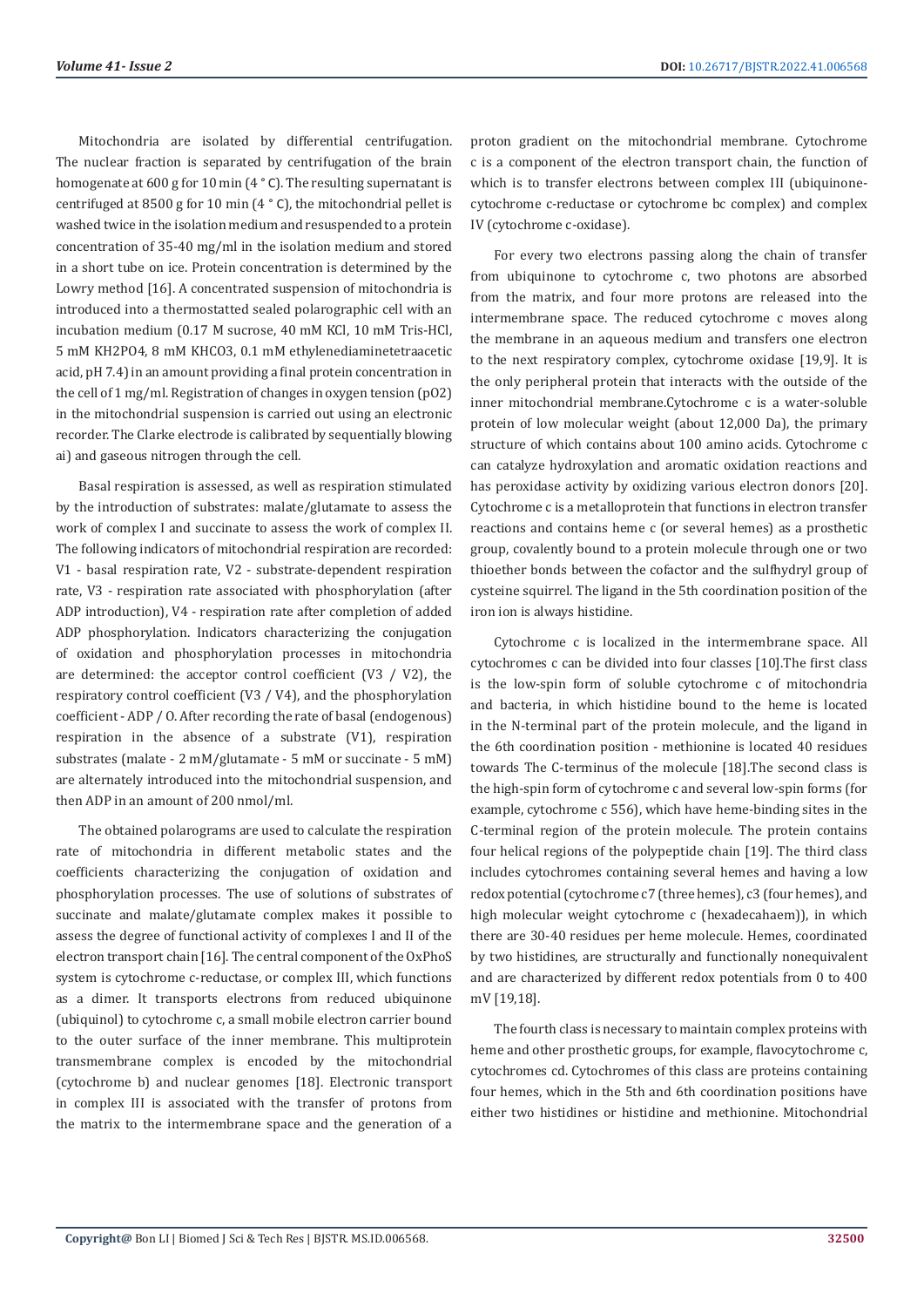cytochrome c is one of the three redox subunits of the third complex of the respiratory chain (cytochrome bc complex) [11,19]. Mitochondrial cytochrome c is anchored in the membrane by one membrane segment near the C-terminus. A water-soluble cytochrome C1 preparation can be obtained by removing the hydrophobic C-terminal region. Water-soluble cytochrome c1 cannot participate in the assembly of the bc complex [11,18]. Cytochrome c, in addition to the function of a carrier of electrons in the respiratory chain, can separate from the inner mitochondrial membrane, be transported into the cytoplasm of the cell, and trigger a chain of events in the cytosol, which accelerates apoptosis [11].

The ability of cytochrome c to exhibit various functions inside mitochondria and in the cytosol is associated with the cellular localization of the hemoprotein. Cytochromes are an important class of metal proteins involved in electron transfer and redox catalysis. Redox enzymes and metal proteins play an important role in signaling processes, are responsible for the regulation of genes and their expression, provide the conversion of energy in the processes of respiration and photosynthesis. Thus, cytochrome c in the electron transport chain of mitochondria acts as an electron acceptor for complex III (cytochrome c reductase) and an electron donor for complex IV (cytochrome oxidase) [20,21]. Determination of the activity of complex III The activity of complex III is determined spectrophotometrically at a wavelength of 550 nm by antimycin A-sensitive reduction of ferri- and ferrocytochrome with decylubiquinone in the presence of Tween 20, albumin, and sodium azide.To measure the activity of complex III, the mitochondrial suspension is diluted to a concentration of 0.05 mg/ml of protein in a medium containing 35 mM KH2PO4, 2 mM NaCN, 0.5 mM ethylenediaminetetraacetic acid, pH 7.25. The samples are then sonicated in a water bath for 30 s.

The activity of the complex is determined by the rate of antimycin-sensitive reduction of cytochrome c (550 nm, molar extinction coefficient 18,500 M4 cm4) with the addition of 60 μM decilubiquinone, 50 μM cytochrome c, and 5 mM MgCl2 to a suspension of mitochondria exposed to ultrasound (the content of mitochondrial protein in the sample is 0.01 mg/ ml). Spectrophotometric determination of the concentration of cytochromes c and b in aqueous solutions. The molar extinction coefficients for cytochrome c A vost-oxide = 18,500 M4 cm-1 at 550 nm. Recovery is carried out with ascorbate or dithionite. In the presence of cytochrome b, the content of cytochrome c was determined from the differential spectra of the forms reduced by ascorbate, minus the forms oxidized by ferricyanide. Cytochrome b is determined from the differential spectra of the forms reduced by dithionite minus the spectra of the forms reduced by ascorbate. The activity of enzyme systems seems to be the most important parameter characterizing the work of the electron transport chain of mitochondria and the bioenergetic status of the cell.

Extraction of cytochrome c from the mitochondrial membrane and the reconstruction of the respiratory chain makes it possible to assess the transfer of electrons from complex III to IV. The principle of the method for extracting cytochrome c from the mitochondrial membrane consists of the destruction of the outer membrane using detergents or hypotonic processing and extraction of proteins with saline solutions. Reagents for isolation of mitochondria include: 0.25 M sucrose solution, 0.15 and 0.015 M KS solutions, 5 mM potassium succinate solution, pH 7.4, 5 mM potassium glutamate solution, pH 7.4, 0.005 M solution 2.4 dinitrophenol, pH 7.4, incubation medium (0.15 M sucrose, 0.075 M KC1, 0.01 M potassium phosphate, pH 7.4), cytochrome c solution - 1 mg / ml and reagents for protein determination. All solutions are prepared with bidistilled water. Isolated mitochondria are suspended in 3 ml of 0.25 M sucrose solution. Three conical flasks are filled with 40 ml of solutions:

- **1)** 0.25 M sucrose;
- **2)** 0.15 M KC1

**3)** 0.015 M KC1. 1 ml of a thick suspension of mitochondria is added to each flask. The contents of all flasks are gently mixed for 10 minutes at 0 ° C and then transferred to three 50 ml centrifuge beakers.

The mitochondria are separated by centrifugation at 10,000 g, suspended in 0.5 ml of 0.15 M KC1, and transferred into three flasks containing 40 ml of 0.15 M KC1. The contents of the flasks are again stirred in the cold for 10 minutes and centrifuged again under the same conditions to separate the mitochondria. The resulting sediments of mitochondria are resuspended in 0.3-0.5 ml of 0.3 M sucrose solution. The rates of oxygen consumption are determined polarographically, using succinate and glutamate (5 mM) as substrates, and after 1-2 minutes dinitrophenol (50-100 μM) is added. For a preparation washed with a hypotonic solution of KCl, the dependence of the rate of succinate oxidation on the amount of cytochrome c added to the incubation medium (concentration from 0 to 100 μg / 2 ml, 5-6 points) is determined [15,4 ,11]. Complex IV, or cytochrome c oxidase, is the final complex of the respiratory chain. Cytochrome c oxidase catalyzes the transfer of electrons from cytochrome c to molecular oxygen, reducing the latter to water.

Complex IV is the terminal oxidase of the aerobic respiratory electron transport chain, which catalyzes the transfer of electrons from cytochrome c to oxygen to form water. Complex IV sequentially oxidizes four cytochrome c molecules and, accepting four electrons, reduces O2 to H2O. During O2 reduction, four H+ are captured from the mitochondrial matrix to form two H2O molecules, and four more H+ are actively pumped across the membrane. Thus, cytochrome oxidase contributes to the creation of a proton gradient for ATP synthesis and is part of the oxidative phosphorylation pathway [11,4]. Complex IV activity Cytochrome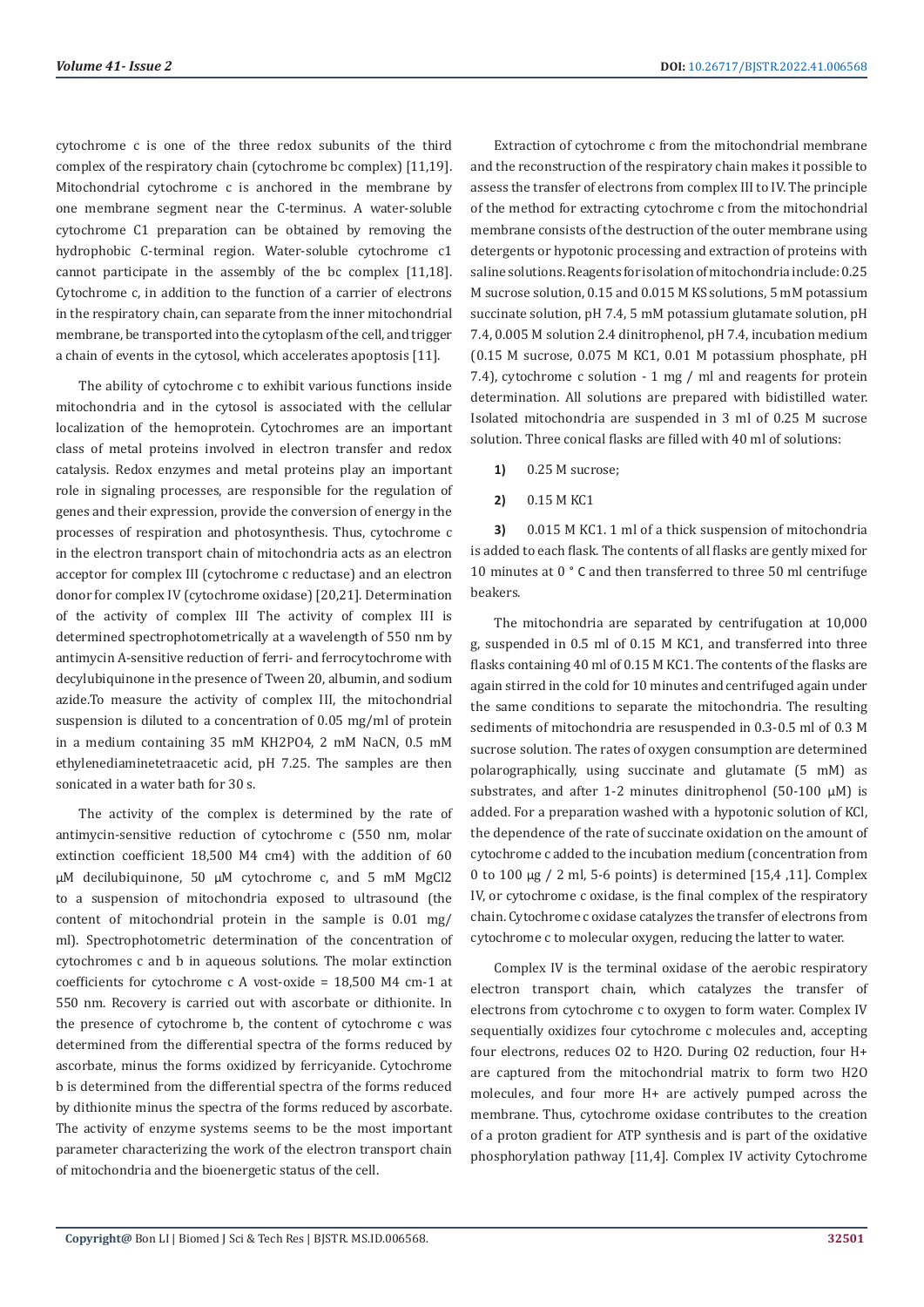oxidase activity is assessed by the polarographic method according to the rate of oxygen consumption by mitochondria. It should be noted that all procedures for the isolation, operation, and storage of mitochondria must be carried out observing the temperature regime: the samples must be stored in ice, the media and the instrument must be pre-cooled to a temperature of 0-4 ° C. A suspension of intact mitochondria or mitochondria destroyed by detergent is introduced into a polarograph cell containing a medium of the following composition: 0.125 M sucrose, 60 mM KCl, 10 mM Tris-HCl, 0.1 mM 2,4-dinitrophenol, 40 μM cytochrome c.

The content of mitochondrial protein in a polarographic cell is 0.5-1.0 mg/ml. The cytochrome oxidase reaction is started by introducing a solution of ascorbic acid neutralized to pH 7.4, creating a concentration of 10 mM in the sample. Measure the rate of oxygen uptake and calculate the activity of cytochrome oxidase in nanomoles of absorbed 02 for 1 min per 1 mg of protein [17]. ATP synthase, complex V, uses the resulting proton gradient to synthesize ATP. ATP synthase is an integral protein of the inner mitochondrial membrane that carries out the reaction of ATP formation from ADP [20]. Mitochondrial ATP synthase plays an important role in stem cell differentiation, promotes the maturation of mitochondrial cristae by dimerization and specific regulation. The enzyme belongs to the alpha/beta ATP synthase family. It consists of two structural domains (F1 - extramembrane catalyst and F0 - membrane proton channel), connected by a central rod, consisting of γ, δ, and ε subunits, and together with the membrane subunit oligomer representing the rotary domain of the enzyme [15].

Determination of the content of ATP synthase (V complex) is carried out by the immunohistochemical method using monoclonal antibodies. For this purpose, after decapitation and extraction of the brain, the material is fixed in zinc-ethanol-formaldehyde at + 4 ° C (overnight), then embedded in paraffin [22]. Paraffin sections with a thickness of 5 μm are prepared using a microtome, mounted on glass slides. The preparations are processed according to the protocol of immunocytochemical reaction for light microscopy, excluding the procedure of thermal unmasking of antigens. To determine the immunoreactivity of the molecular marker of mitochondria ATP synthase (complex V, which forms ATP from ADP), primary monoclonal antibodies (Anti-ATP5A antibody) are used at a dilution of 1: 2400 at  $+ 4$  ° C, with an exposure of 20 h in a humid chamber [22]. Thus, the above methods for studying the activity of the electron transport chain of mitochondria, especially their use in combination, can significantly detail the understanding of the pathogenesis of disorders of cell energy exchange that occurs in various diseases, which will improve the prevention and correction of mitochondrial dysfunction.

## **Acknowledgment**

#### **Conflict of Interest Statement**

The authors declare no conflict of interest.

### **Funding Sources**

State scientific program «To study the processes of damage and adaptation of the brain during its ischemia and the use of correction».

#### **References**

- 1. Maksimovich Nye, LI Bon, IK Dremza (2019) Structural and functional features of mitochondria and methods of their study in experiment. MEDICUS 5: 8-18.
- 2. КА [Powell, Jenni R Davies, Elaine Taylor, Michael A wider, Maecel](https://iovs.arvojournals.org/article.aspx?articleid=2187800) [Votruba \(2011\) Mitochondrial localization and ocular expression of](https://iovs.arvojournals.org/article.aspx?articleid=2187800) [mutant Opa3 in a mouse model of 3-methylglutaconicaciduria type III.](https://iovs.arvojournals.org/article.aspx?articleid=2187800) [Invest Ophthalmology Vis Science 52\(7\): 4369-4380.](https://iovs.arvojournals.org/article.aspx?articleid=2187800)
- 3. [Chalmers GR, Roy RR, VR Edgerton \(1992\) Edgerton V.R. Adaptability of](https://pubmed.ncbi.nlm.nih.gov/1617401/) [the oxidative capacity of motoneurons. Brain Res 570\(1\): 1-10.](https://pubmed.ncbi.nlm.nih.gov/1617401/)
- 4. [Hackenbrock CR \(1981\) Lateral diffusion and electron transfer in the](https://www.sciencedirect.com/science/article/abs/pii/0968000481900566) [mitochondrial inner membrane. Trends Biochemistry 15: 151-154.](https://www.sciencedirect.com/science/article/abs/pii/0968000481900566)
- 5. [Casey RP \(1984\) Membrane reconstruction of the energy-conserving](https://pubmed.ncbi.nlm.nih.gov/3300795/) [enzymes of oxidative phosphorylation. Biochemistry Acta 768: 319-347.](https://pubmed.ncbi.nlm.nih.gov/3300795/)
- 6. [E Nakamaru-Ogiso \(2010\) The ND2 subunit is labeled by a photoaffinity](https://www.ncbi.nlm.nih.gov/labs/pmc/articles/PMC2836797/) [analogue of asimicin, a potent complex I inhibitor. FEBS Letters: journal](https://www.ncbi.nlm.nih.gov/labs/pmc/articles/PMC2836797/) [584\(5\): 883-888.](https://www.ncbi.nlm.nih.gov/labs/pmc/articles/PMC2836797/)
- 7. [Hoffmann C \(2018\) The effect of differentiation and TGFß on](https://www.researchgate.net/publication/322506908_The_effect_of_differentiation_and_TGFb_on_mitochondrial_respiration_and_mitochondrial_enzyme_abundance_in_cultured_primary_human_skeletal_muscle_cells) [mitochondrial respiration and mitochondrial enzyme abundance in](https://www.researchgate.net/publication/322506908_The_effect_of_differentiation_and_TGFb_on_mitochondrial_respiration_and_mitochondrial_enzyme_abundance_in_cultured_primary_human_skeletal_muscle_cells) [cultured primary human skeletal muscle cells. Science Report 8\(1\): 737-](https://www.researchgate.net/publication/322506908_The_effect_of_differentiation_and_TGFb_on_mitochondrial_respiration_and_mitochondrial_enzyme_abundance_in_cultured_primary_human_skeletal_muscle_cells) [740.](https://www.researchgate.net/publication/322506908_The_effect_of_differentiation_and_TGFb_on_mitochondrial_respiration_and_mitochondrial_enzyme_abundance_in_cultured_primary_human_skeletal_muscle_cells)
- 8. Р Pecina (2018) Role of the mitochondrial ATP synthase central stalk subunits γ and δ in the activity and assembly of the mammalian enzyme. Acta Bioenergetics 1859(5): 374-381.
- 9. [Srere PA \(1982\) The structure of the mitochondrial inner membrane](https://www.sciencedirect.com/science/article/abs/pii/0968000482901190)[matrix compartment. Trends Biochemistry Science7\(10\): 375-378.](https://www.sciencedirect.com/science/article/abs/pii/0968000482901190)
- 10. [Brand MD, Murphy MP \(1987\) Control of electron flux through the](https://pubmed.ncbi.nlm.nih.gov/3300795/) [respiratory chain in mitochondria and cells. Biological Review 62\(2\):](https://pubmed.ncbi.nlm.nih.gov/3300795/) [141-193.](https://pubmed.ncbi.nlm.nih.gov/3300795/)
- 11. [De Pierre JW, Ernster L \(1988\) Enzyme topology of intracellular](https://pubmed.ncbi.nlm.nih.gov/197876/) [membranes Review Biochemistry 46: 201-261.](https://pubmed.ncbi.nlm.nih.gov/197876/)
- 12. Thorwald M, Ruben Rodriguez, Andrew Lee, Bridget Martiez, Janos peti peterdi, et al. (2018) Angiotensin receptor blockade improves cardiac mitochondrial activity in response to an acute glucose load in obese insulin resistant rats. Redox Biol 14: 371-378.
- 13. [Leonard K, Haiker H, Weiss H \(1987\) Three-dimensional structure of](https://pubmed.ncbi.nlm.nih.gov/2956429/) [NADH: ubiquinone reductase \(complex I\) from Neurospora mitochondria](https://pubmed.ncbi.nlm.nih.gov/2956429/) [determined by electron microscopy of membrane crystals. Моlecular](https://pubmed.ncbi.nlm.nih.gov/2956429/) [Biology 194\(3\): 277-286.](https://pubmed.ncbi.nlm.nih.gov/2956429/)
- 14. [Boyer P \(1998\) ATP synthase past and future Biochim Biophys Acta](https://pubmed.ncbi.nlm.nih.gov/9693715/) [1365: 3-9.](https://pubmed.ncbi.nlm.nih.gov/9693715/)
- 15. [Bon EI, NYe Maksimovich, IK Dremza, MA Lychkovskaya \(2021\)](https://biomedres.us/pdfs/BJSTR.MS.ID.006472.pdf) [Experimental Cerebral Ischemia Causes Disturbances in Mitochondrial](https://biomedres.us/pdfs/BJSTR.MS.ID.006472.pdf) [Respiration of Neurons. Biomedical Journal of Scientific & Technical](https://biomedres.us/pdfs/BJSTR.MS.ID.006472.pdf) [Research 40\(4\): 32387-32392.](https://biomedres.us/pdfs/BJSTR.MS.ID.006472.pdf)